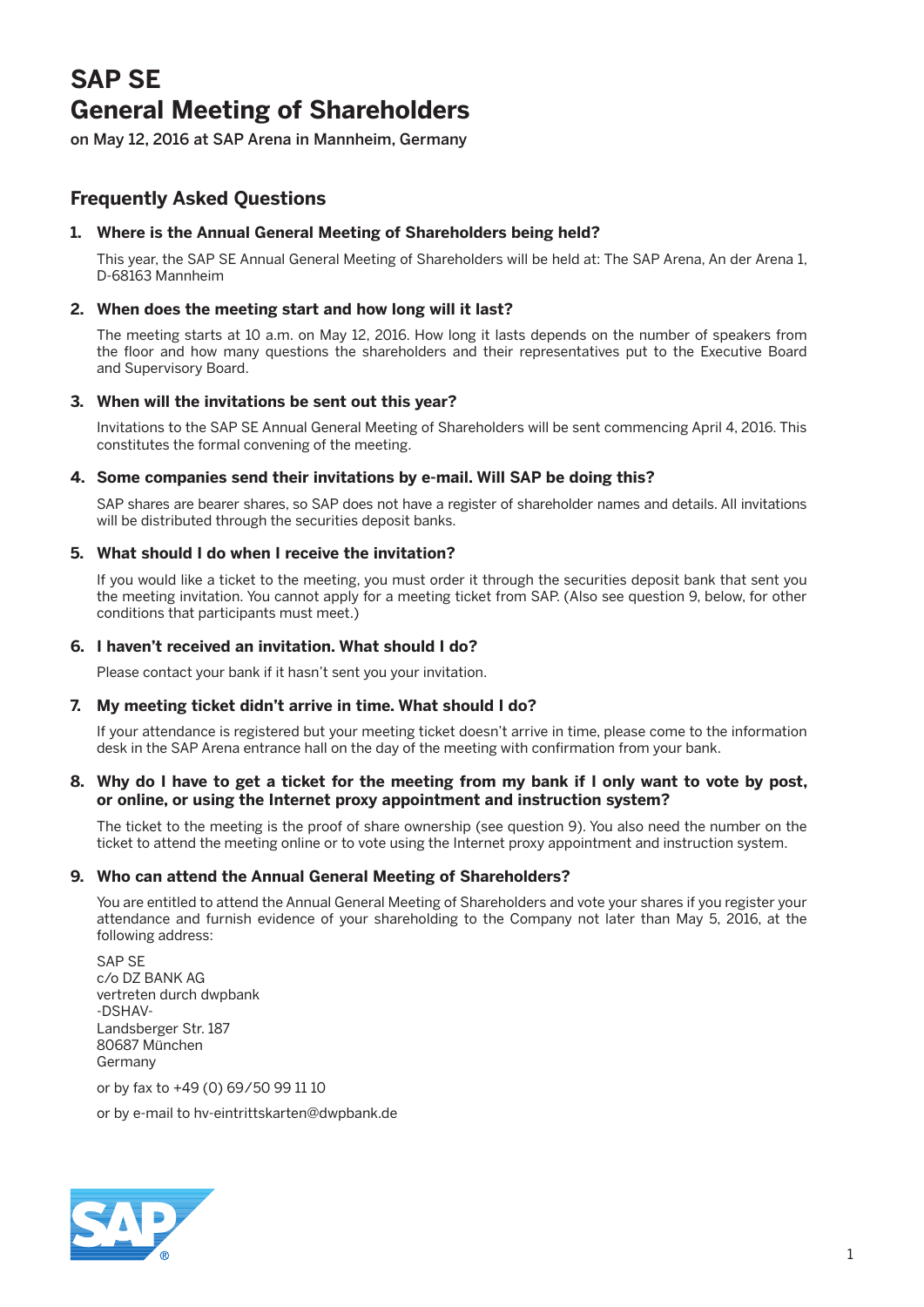SAP SE must receive your registration in German or English in text form. "In text form" means given in writing or fax identifying the person giving the statement (last name, first name, and address) and having a signature or other identifiable end. The evidence of shareholding must be submitted in the form of evidence prepared in text form by a depositary institution in German or English. The evidence of shareholding must refer to and be true as of the record date, which is the beginning of April 21, 2016. To attend and vote, you must be the shareholder on the record date.

#### **10. Can I attend the meeting if I sell my shares before the meeting date?**

 You can attend if you have furnished evidence that you owned SAP shares on the record date (midnight at the beginning of April 21, 2016) and your attendance was registered not later than May 5, 2016, at the address notified for that purpose. You can still attend if you sell your shares after the record date.

#### **11. Can I vote by post?**

 Postal votes must be in writing on the postal vote form. The form is part of the admission ticket and is also available online at www.sap.com/agm. For more information about how to vote by post, see page 25 in the invitation to the Annual General Meeting of Shareholders.

#### **12. How do I instruct the Company to vote on my behalf?**

 Before or at the meeting, you can give instructions to a proxy provided by the Company. For more details, see page 27 in the invitation to the Annual General Meeting of Shareholders.

#### **13. Can I appoint proxies on the Internet and instruct them how to vote my shares?**

 We offer our shareholders Internet facilities to appoint and instruct proxies provided by the Company. The procedure is as for attendance in person, that is to say, whether you wish to order an entrance ticket for the Annual General Meeting of Shareholders and vote your shares yourself, or whether you wish to appoint a proxy, you must first register and submit evidence of your shareholding in time. To access the Internet proxy instruction system, go to www.sap.com/agm.

#### **14. Can I vote my shares on the Internet myself?**

 This year again, we are able to offer real online attendance. Participants can follow a live Internet stream of the entire Meeting, vote their shares in real time, and inspect the attendance register online.

#### **15. Is there free parking for cars?**

 The parking lot at SAP Arena has space for 2,700 cars. There is a map on the meeting ticket showing the parking lots.

#### **16. Does SAP provide complimentary bus and rail tickets to the meeting?**

 Yes – with your meeting ticket, you will be sent a free pass for the entire VRN (local public transportation company) network, valid on the day of the meeting.

#### **17. Why are there security checks?**

 SAP wishes to provide a safe environment for people attending the Annual General Meeting of Shareholders. There will be the usual security checks as people arrive for the meeting.

#### **18. Where can I obtain evidence of attendance for my tax return?**

 The attendance certificate is at the back of the ballot card book that you will receive when you arrive and hand in your ticket. Please detach it from the ballot card book and keep it.